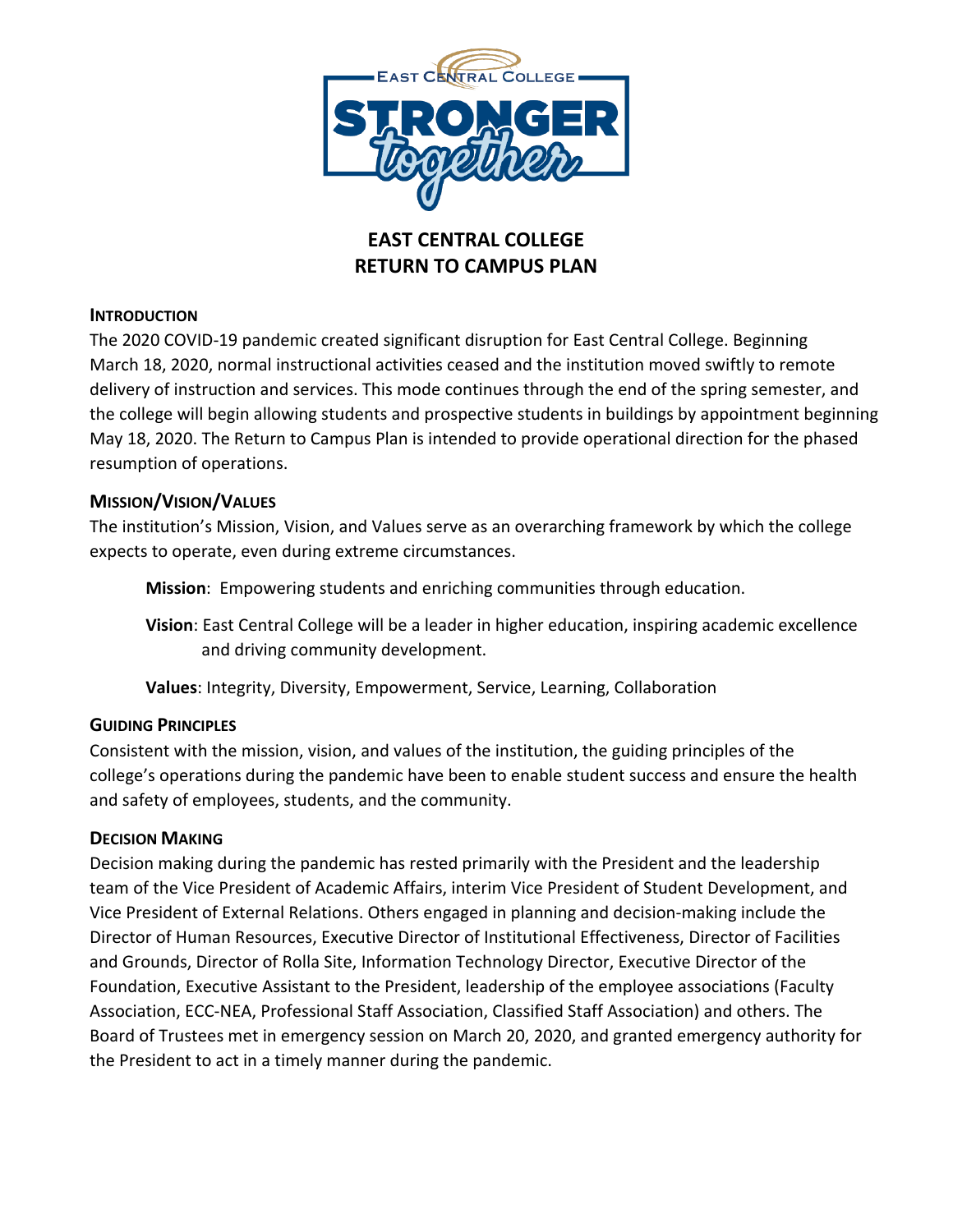# **PANDEMIC RESPONSE ASSESSMENT PLAN**

Data is currently being collected to assess ECC's response and associated institutional outcomes related to the pandemic. Quantitative and qualitative data will be analyzed.

### **RETURN TO CAMPUS**

The Return to Campus Plan phases in operations by the following dates:

**May 18**—Operations resume with significant restrictions on normal procedures. Hours of operation will be 8 a.m. to 4:30 p.m. through the end of May and 8 a.m. to 6 p.m. beginning June 1.

**June 1—**Classes resume online with selected classes requiring in-person instruction permitted with approval of the Chief Academic Officer

**July 1**—Operations continue with fewer restrictions, but less than normal procedures.

**August 17**—Operations resume with limited restrictions, as dictated by guidelines of the Centers for Disease Control and all applicable state/local orders.

The color-coded table accompanying this plan (East Central College Return to Campus Plan 2020) summarizes the guidelines contained herein. The plan is organized by stakeholder groups (Students, Employees, Public), and provides specific guidance on operations throughout the summer and into fall. All of these directives and procedures are subject to change, based on educational and public health goals.

Where applicable, occupancy limits will provide guidelines for the number of people in a given space. Where spaces have occupancy limits, this will be no more than 25% of the applicable space. Occupancy guidelines will be made available on SharePoint in the Employee Resources/COVID-19 file.

Throughout the phased Return to Campus, employees and students should continue to follow guidelines from the Centers for Disease Control (www.cdc.gov)

- Practice Social Distancing
- Wash Hands Frequently With Soap & Water for 20 Seconds
- Clean and Disinfect "High-Touch" Surfaces and Items Every Day
- Do Not Come to Campus If Feeling Ill
- Follow Your Doctor's Orders If Exposed to Someone With COVID-19
- Do Not Return to Work If You Have Tested Positive for COVID-19 Until Cleared by Your Physician

Supplies for sanitizing surfaces and hands have been deployed across campus and should be used frequently to mitigate risk. Custodial staff will rotate through the building continuously throughout the day to sanitize high touch surfaces. Any employee in need of sanitizing supplies should contact the facilities office.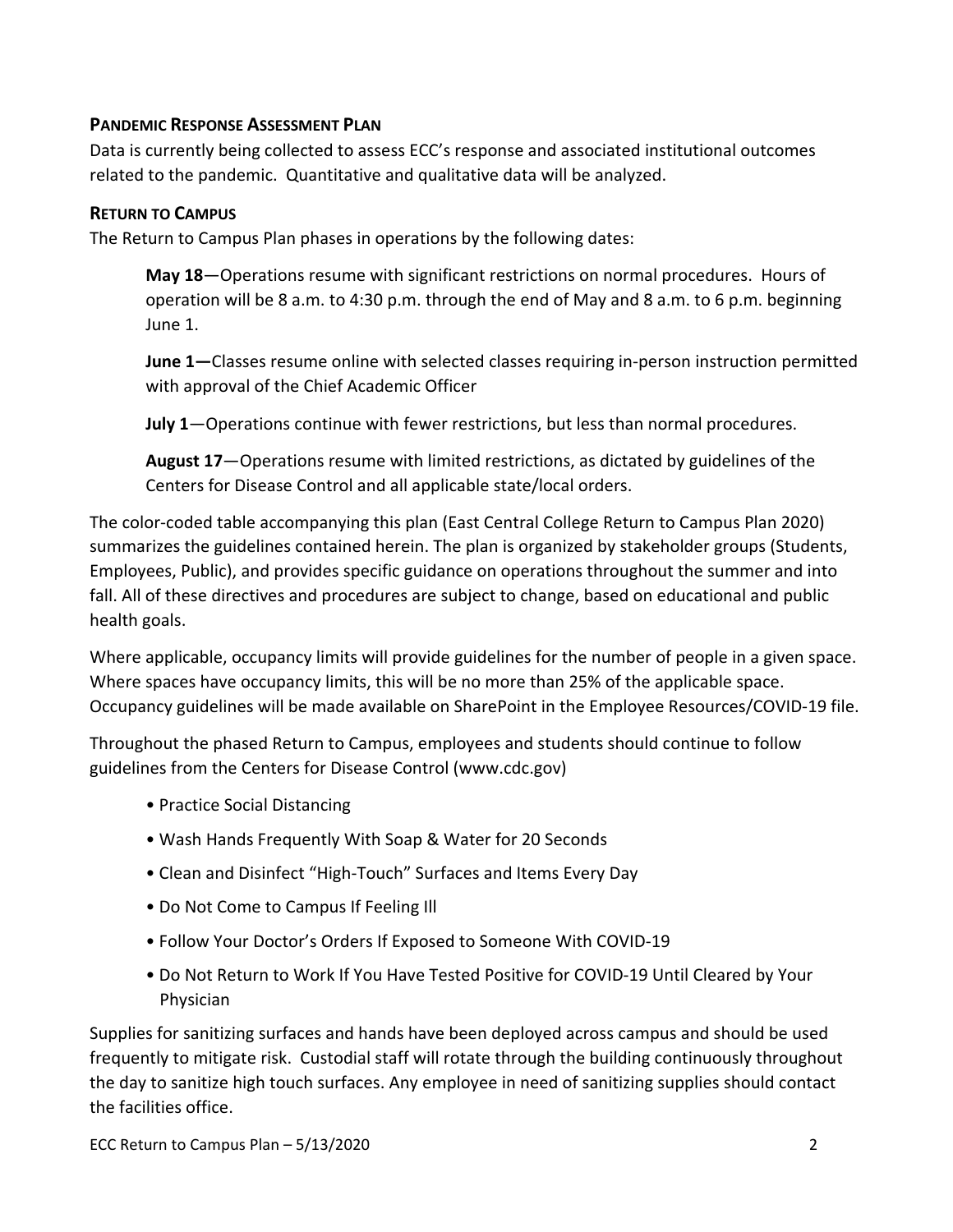# **STUDENTS/PROSPECTIVE STUDENTS**

As students return to campus by appointment beginning May 18, there are a number of protocols to be followed.

### **GENERAL REQUIREMENTS AND GUIDELINES**

Students will be welcomed back to campus on an appointment basis between May 18 and June 30. Masks will be required of students as indicated below.

### **Instruction**

Beginning June 1, summer semester classes will be offered primarily via remote delivery. Selected classes requiring in-person instruction will be permitted with approval of the Chief Academic Officer. As of May 13, those classes include: Sheet Metal, EMT, CNA, and selected health care classes with social distancing and other safety measures. This schedule is subject to change. The ACT test and EMT testing will also occur in-person over the summer with social distancing and other safety measures.

### **Labs**

Science labs will be limited to selected courses in the summer (currently Microbiology). Social distancing and other safety measures will apply. Computer labs will be closed for general use, but available through the summer on an appointment basis. Work stations will be closed as necessary to ensure proper social distancing. Labs will be open on an as-needed basis, and not every computer lab will be available for appointments through the summer.

Beginning in the fall semester, science and computer labs will be open for normal use, subject to change.

# **Student Services**

Beginning May 18, student services will be available remotely or on-campus by appointment in Union and at Rolla Main (Rolla Technical Center, 500 Forum Drive). This includes assistance with admissions, advising, counseling, registration, and financial aid. Appointments can be scheduled by calling or emailing:

Union: 636-584-6588 or [admissions@eastcentral.edu](mailto:admissions@eastcentral.edu)

Rolla: 573-466-4100 or eccrolla@eastcentral.edu

Individual appointments with students will occur in spaces that will allow for the observance of appropriate social distancing. Employees will sanitize contacted surfaces between appointments. Exchange of paper will be limited to the extent possible. Promotional pens shall be provided for students to use and keep, without exchange with staff. Facilities staff will maintain high frequency cleaning of these spaces throughout the day.

Where possible, Plexiglas protective structures will be put in place as an added protection in locations such as the cashier's window, Student Service Center, and other transactional places.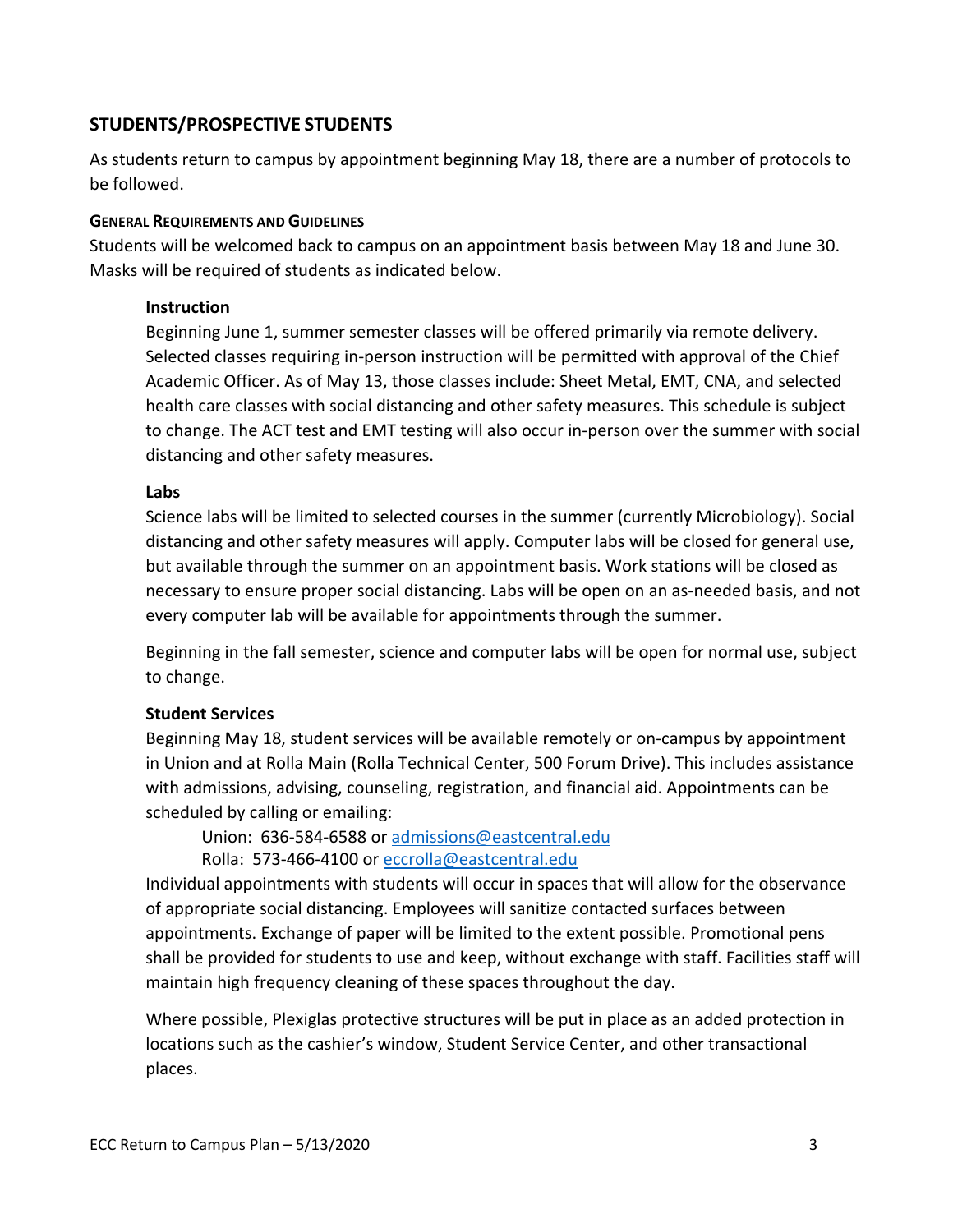Beginning July 1, these services will also be available on a drop-in basis. Protective measures shall remain in place consistent with CDC and/or state and local guidelines.

### **Learning Center & Testing Center**

Testing/tutoring services shall be available in the Learning Center on an appointment basis in Union and at Rolla Main (Rolla Technical Center, 500 Forum Drive) from May 18 through June 30. Beginning July 1, these services shall be available without an appointment. Remote options will be made available to students throughout the summer.

Exchange of paper will be limited as much as possible, and promotional pens shall be made available for students to use and keep.

### **Library**

Materials will be available upon request with contact-free distribution following MOBIUS guidelines. Throughout the summer, students will not be permitted to browse the stacks within the facility. Limited study areas will be available by appointment after May 18. Beginning July 1, students shall inquire when they arrive to the library to determine availability of study areas.

### **Bookstore**

The ECC Bookstore will be available during normal business hours throughout the summer. No appointment is necessary, but occupancy within the store will be limited to five customers, plus staff. Customers in excess of five will remain outdoors, observing appropriate social distancing, and enter on a one-in, one-out basis as managed by college staff.

### **Fitness Center**

The Fitness Center will be closed to students throughout the summer, with normal hours and policies expected to resume in the fall semester. The facility will be open on a limited basis for college employees in June and July; see section below.

### **Gym**

The Gym will be closed to students throughout the summer, with normal hours and policies expected to resume in the fall semester. Pending NJCAA guidelines the facility may be available to student athletes for practice/conditioning after July 1.

# **Café Central**

The cafeteria will be open throughout the summer, with social distancing and other applicable food service guidelines in place. Regular hours of operation will resume with the fall semester.

### **Elevators**

One person occupancy, avoid using if possible.

### **Masks**

Students will be required to wear masks between May 18 and July 1 when meeting inside facilities by appointment or in a class/lab setting for selected in-person courses offered.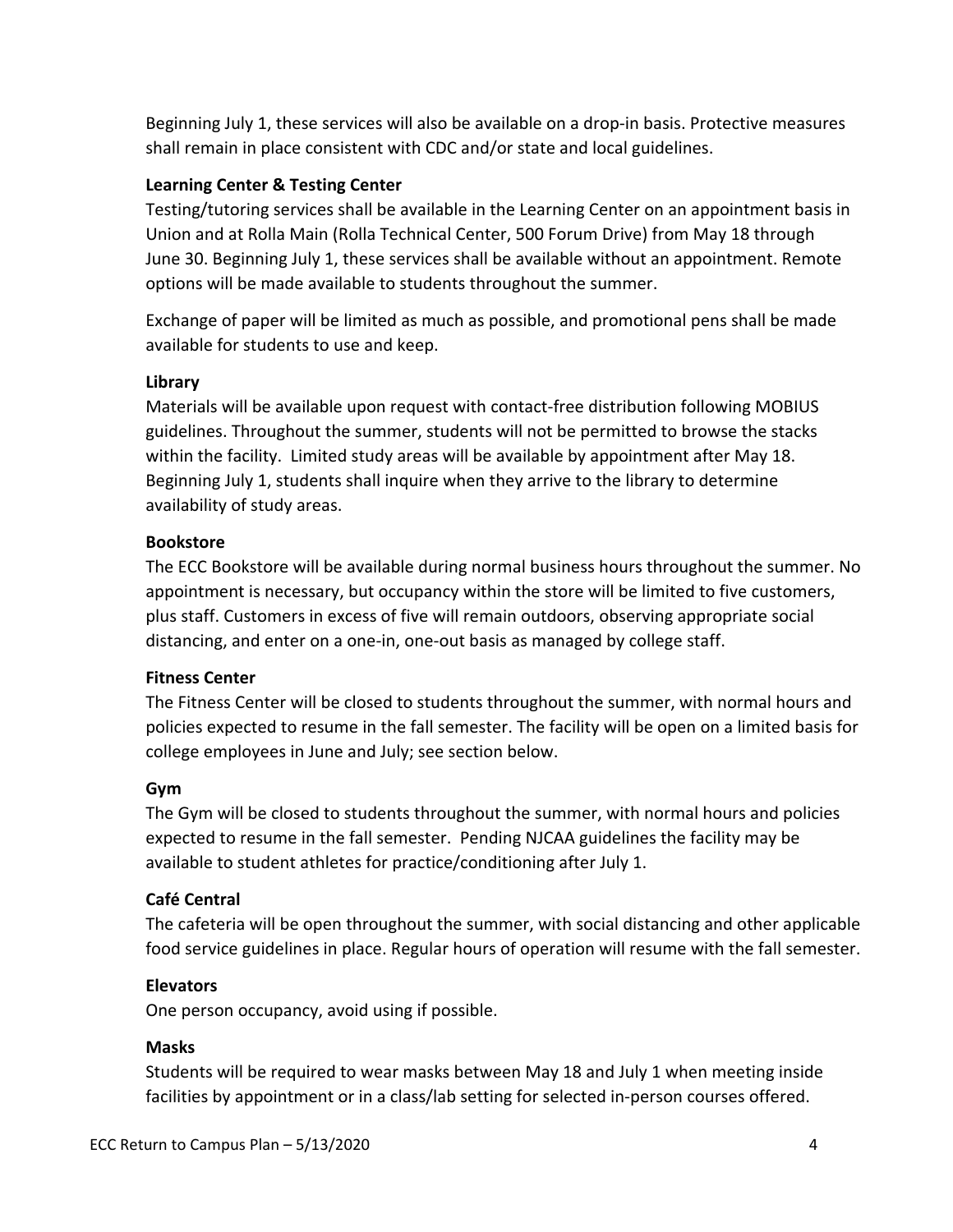Faculty may elect to forego masks for general purposes as long as social distancing is observed and masks are utilized as appropriate for individual instruction. A decision will be made by June 9 concerning the requirement for masks beginning July 1. Students may use masks that they bring to campus; disposable masks will be available for distribution to anyone arriving for an appointment without a mask.

#### **Graduation**

Spring Commencement has been postponed indefinitely. Every effort will be made to hold a ceremony in 2020, subject to applicable guidelines and restrictions on large gatherings. A decision regarding a date for a commencement ceremony will be made by June 9. A ceremony held later in the year will be open for spring, summer, and, if applicable, fall semester graduates.

### **EMPLOYEES**

With the return of students on an appointment basis and/or selected classes, ECC will staff the campus as necessary to meet the needs of these students.

#### **GENERAL REQUIREMENTS AND GUIDELINES**

Applicable CDC and/or state and local restrictions will be followed. Until further notice, social distancing will be observed. Employees are encouraged to use sanitizing products throughout the day to maintain their office areas. Facilities staff will maintain high frequency cleaning of high-traffic spaces throughout the day.

All employees are required to complete two on-line courses offered via SafeColleges. These courses shall be completed no later than June 19 (username for login is the ECC email address):

**CLEANING AND DISINFECTING WORK SPACE**: [https://eastcentral](https://eastcentral-mo.safecolleges.com/training/launch/course_work/C7A8A7DC-9066-11EA-9D0E-6B031733563A)[mo.safecolleges.com/training/launch/course\\_work/C7A8A7DC-9066-11EA-9D0E-6B031733563A](https://eastcentral-mo.safecolleges.com/training/launch/course_work/C7A8A7DC-9066-11EA-9D0E-6B031733563A)

**CORONA VIRUS AWARENESS**: [https://eastcentral](https://eastcentral-mo.safecolleges.com/training/launch/course_work/22530C0E-93A5-11EA-A986-639D9BB303BD?course_work_before=2020-06-30&course_work_after=2020-05-11)[mo.safecolleges.com/training/launch/course\\_work/22530C0E-93A5-11EA-A986-](https://eastcentral-mo.safecolleges.com/training/launch/course_work/22530C0E-93A5-11EA-A986-639D9BB303BD?course_work_before=2020-06-30&course_work_after=2020-05-11) [639D9BB303BD?course\\_work\\_before=2020-06-30&course\\_work\\_after=2020-05-11](https://eastcentral-mo.safecolleges.com/training/launch/course_work/22530C0E-93A5-11EA-A986-639D9BB303BD?course_work_before=2020-06-30&course_work_after=2020-05-11)

In addition to these general requirements, the following provisions apply:

### **Masks**

Masks will be required when employees are working with students or working in close proximity with other staff, but will not be required in offices or other settings that do not include visitor traffic. Faculty may elect to forego masks for general purposes in labs/classrooms as long as social distancing is observed and masks are utilized as appropriate for individual instruction.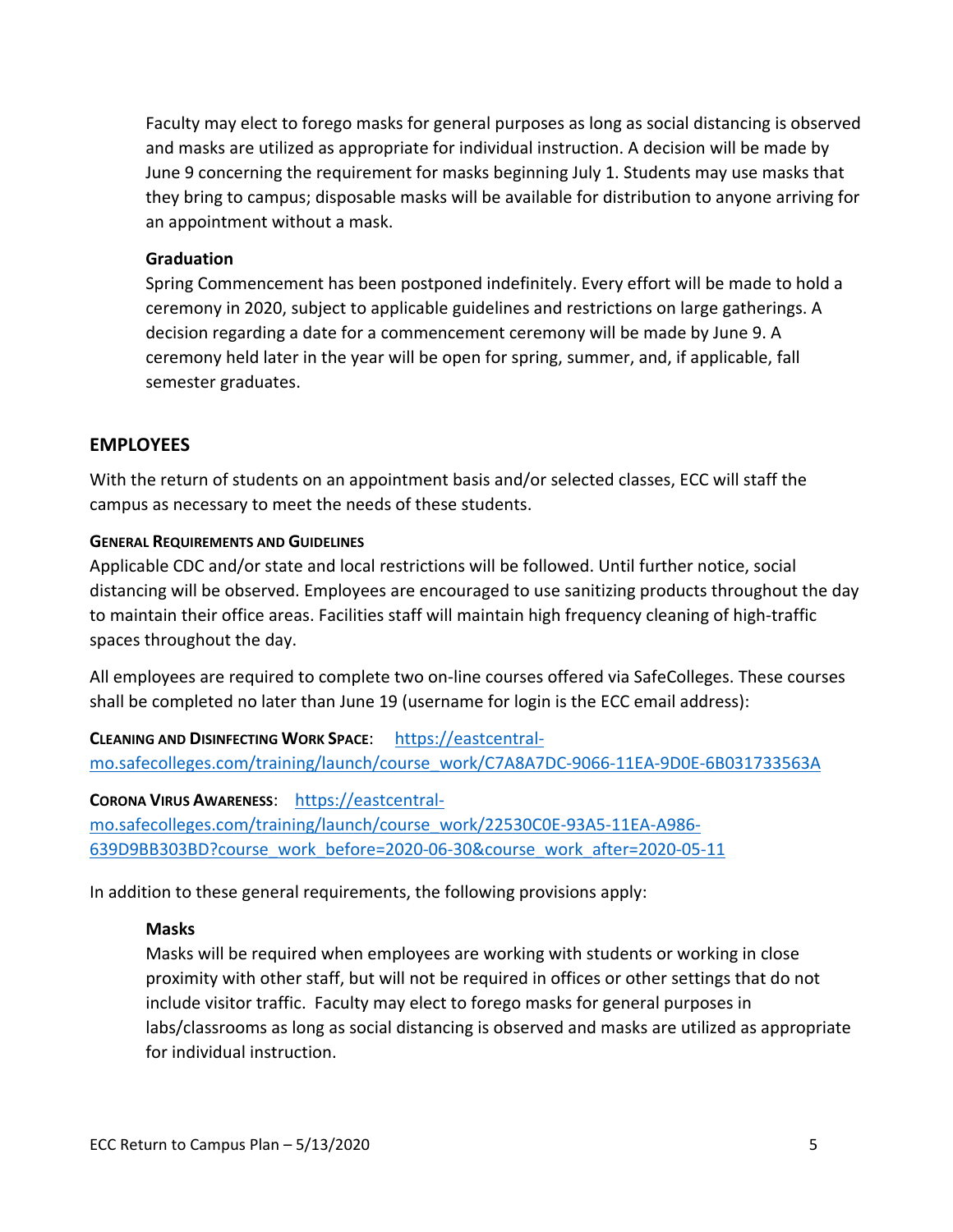### **Work Schedule**

Employees may continue to work from home through June 30, subject to supervisory approval. Managers are empowered to schedule staff as necessary to meet the needs of students on campus. Beginning July 1, normal work hours and schedules resume. Working from home will be permitted only with administrative approval (President or Vice President, as applicable) due to extenuating COVID-19 related circumstances.

### **Meetings/Interviews**

Throughout the summer, meetings and interviews will be conducted via Zoom, Microsoft Teams, or similar platforms. Individual meetings may be held in person, provided social distancing is observed. Travel to meetings or conferences that may be held off campus is prohibited without administrative approval.

### **Use of Leave**

Employees may use one of several forms of leave made available by federal law or the college. These forms of leave are detailed at:<https://www.eastcentral.edu/covid/employee-faqs/>

### **Dress**

Business casual attire is expected throughout the summer as per Board Policy 5.11. Business casual capris and cropped pants are acceptable attire. Jeans are not appropriate unless otherwise approved by administration.

### **Break Rooms**

Break rooms will be available for employees to store food and drinks, wash utensils, etc. Surface areas should be wiped down after each use. Cleaning/sanitizing supplies will be maintained in each break room. Occupancy/usage is limited to one person at a time, and meals will be eaten at work spaces. These restrictions will be reevaluated prior to July 1.

### **Elevators**

One person occupancy, avoid using if possible.

### **Fitness Center**

The Fitness Center will be made available for midday use from June 1 through July 23. Hours are 11 a.m. to 1 p.m., Monday-Thursday, with a limit of five people in the center at any one time. As available, selected items will be provided on a checkout basis throughout the summer. Resources for wiping down equipment will be readily available for employees making use of the center. Normal operations will resume with the start of the fall semester.

# **Gym/Wellness Program Walking**

The Gym will be closed to employees throughout the summer, with normal hours and policies expected to resume in the fall semester. Employees wishing to walk during their breaks will need to walk outside the buildings either on the fitness trail or the campus drives; please do not use hallways in the buildings.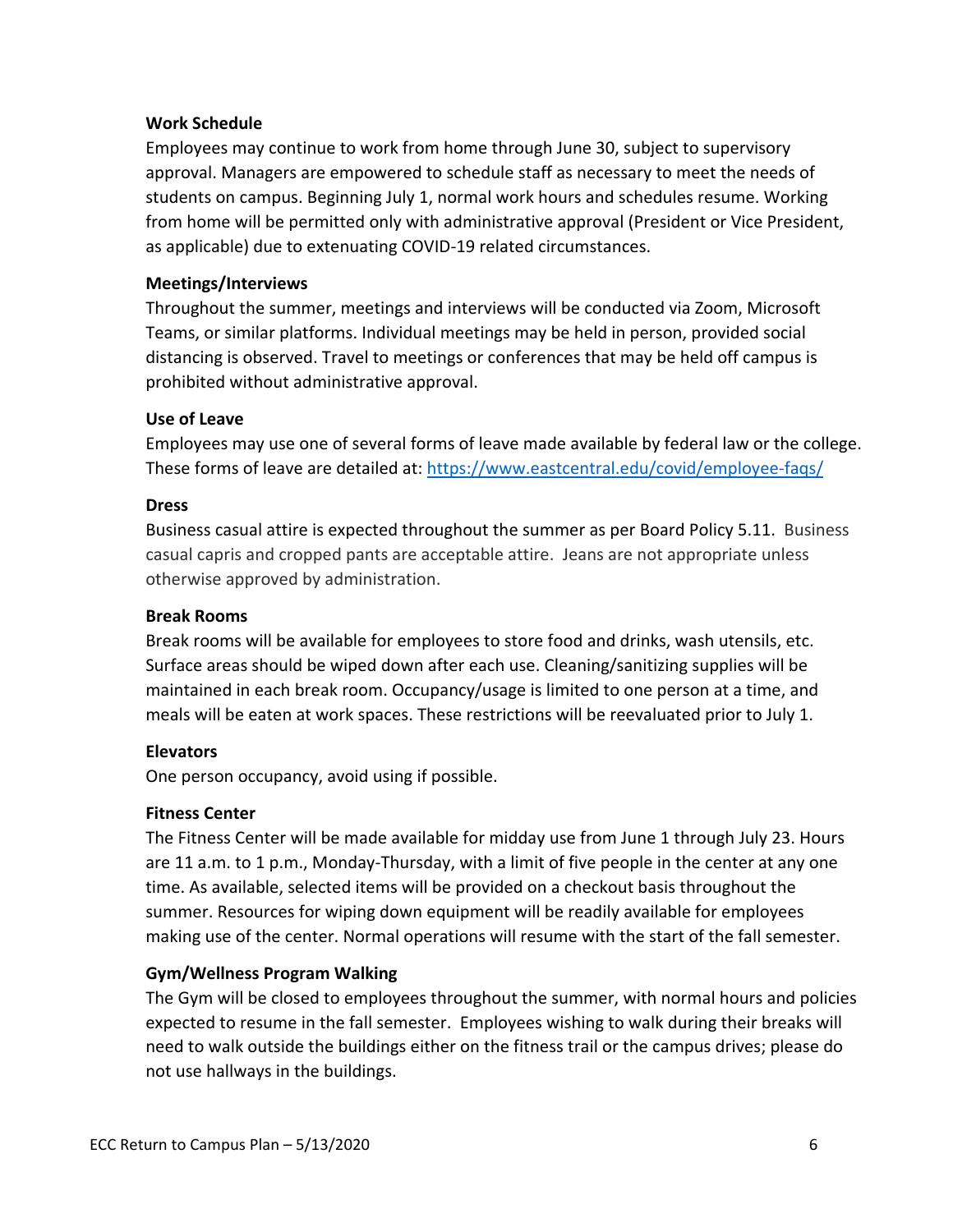### **GENERAL PUBLIC**

The phased approach to reopening the campus generally means that facilities are not available for public use during the summer. Instead, facilities will be open to serve the needs of students and prospective students. The following provisions apply until the start of the fall semester.

#### **Rental of Facilities**

Facilities are not available for rent or use through June 30. A decision will be made by June 9 regarding availability beginning July 1. With the start of the fall semester, facilities are expected to be available according to the normal rental policy and schedule of rates. Availability and dates are subject to change.

#### **Theatre**

A decision will be made by June 9 regarding the July 23-26 production of "Grits: The Musical." Tickets will not be made available prior to that date. The college reserves the right to limit seats, control ingress/egress, and otherwise manage the event, if held, according to applicable restrictions and guidelines.

#### **Library**

Throughout the summer, the ECC Library is closed to the public.

#### **Elevators**

One person occupancy, avoid using if possible.

### **Fitness Trail**

The Fitness Trail will remain open for public use. Social distancing should be observed. This is subject to change as necessary to meet public health guidelines and/or restrictions.

#### **Vendors**

Meetings with vendors should be held via telephone, e-mail, Zoom, Microsoft Teams, or other technology whenever possible. When necessary to meet on campus, vendors must schedule an appointment. Masks will be required if entering campus buildings.

### **MODIFICATION OF RETURN TO CAMPUS PLAN**

The procedures and guidelines outlined in this plan represent the decisions as of May 13, 2020. These plans may change as necessary to meet CDC guidelines, state or local restrictions, and the needs of ECC, its students, and employees.

Changes to the plan, as well as decisions that are pending until dates specified within this document, will be communicated quickly and broadly to all stakeholders.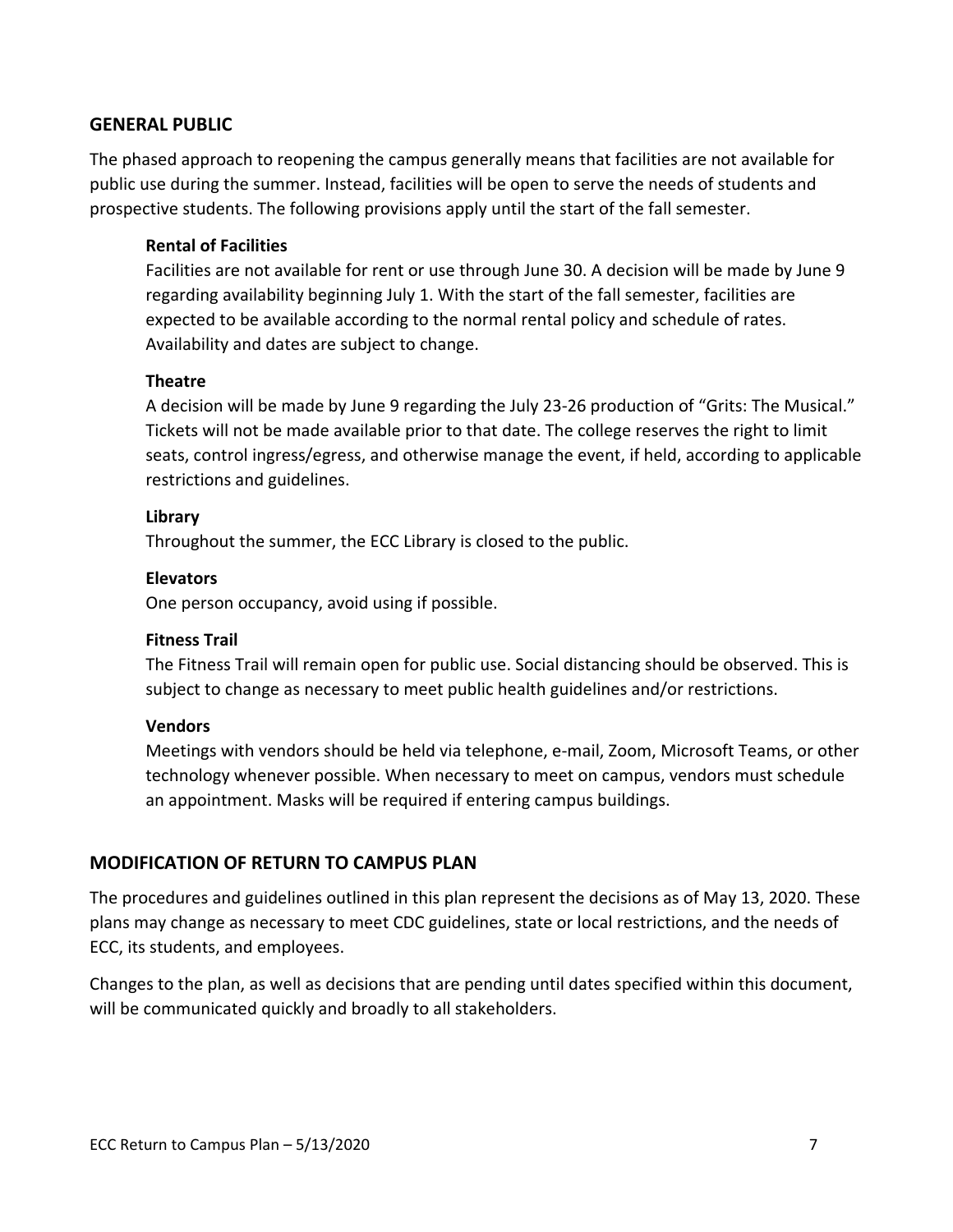| <b>STUDENTS</b>                                                                                                       |                                                                                                                                                          |                                                                                                                              |                                                                                                                                                                                   |  |  |
|-----------------------------------------------------------------------------------------------------------------------|----------------------------------------------------------------------------------------------------------------------------------------------------------|------------------------------------------------------------------------------------------------------------------------------|-----------------------------------------------------------------------------------------------------------------------------------------------------------------------------------|--|--|
| East Central College - Union/Rolla Return to Campus Plan 2020                                                         |                                                                                                                                                          |                                                                                                                              |                                                                                                                                                                                   |  |  |
| Closed/Cancelled                                                                                                      | <b>Phase 1</b>                                                                                                                                           | <b>Phase 2</b>                                                                                                               | Phase 3                                                                                                                                                                           |  |  |
| Open/Available With Restrictions<br>(Subject to Change)<br>Open/Available Without Restrictions<br>(Subject to Change) | Effective<br>May 18-June 30                                                                                                                              | <b>Effective</b><br>July 1-August 16<br>*Decisions still to be determined will be made by June 9                             | <b>Effective</b><br><b>August 17-December 31</b><br>(Classes Begin Aug. 24)<br>*Decisions still to be determined will be made by July 14.                                         |  |  |
| <b>Remote Instruction</b>                                                                                             | Summer classes offered remotely (online, Zoom,<br>etc.) beginning June 1.                                                                                | Summer classes offered remotely (online, Zoom, etc.).                                                                        | Fall Semester schedule will include a wide range of<br>courses delivered remotely (online, Zoom, etc.).                                                                           |  |  |
| <b>In-Person Instruction</b>                                                                                          | <b>Closed</b>                                                                                                                                            | <b>Closed</b>                                                                                                                | Fall Semester schedule is planned with the full range<br>of in-person (seated) classes.<br>Decisions regarding potential changes to the Fall<br>Semester will be made by July 14. |  |  |
| <b>Science Labs</b>                                                                                                   | Limited to selected courses, with social distancing<br>and other appropriate safety measures.                                                            | Limited to selected courses, with social distancing<br>and other appropriate safety measures.                                | Open for use with scheduled courses.                                                                                                                                              |  |  |
| <b>Computer Labs</b>                                                                                                  | Closed for general use. May be available by<br>appointment <sup>*</sup> as needed.                                                                       | Available by appointment.                                                                                                    | Available                                                                                                                                                                         |  |  |
| <b>Admissions/Application</b><br>for Admission                                                                        | Available online; assistance by appointment.*                                                                                                            | Available online and on campus; appointments<br>available.                                                                   | Available online and on campus                                                                                                                                                    |  |  |
| <b>Advising &amp; Counseling</b>                                                                                      | Available remotely or on campus by appointment.*                                                                                                         | Available remotely and on campus; appointments<br>available.                                                                 | Available on campus                                                                                                                                                               |  |  |
| <b>Registration</b>                                                                                                   | Available remotely or on campus by appointment.*                                                                                                         | Available remotely and on campus; appointments<br>available.                                                                 | Available on campus.                                                                                                                                                              |  |  |
| <b>Learning/Testing Center</b>                                                                                        | Testing and tutoring by appointment*, with remote<br>and in-person options.                                                                              | Open for normal operations.                                                                                                  | Open for normal operations.                                                                                                                                                       |  |  |
| <b>Library</b>                                                                                                        | Materials available upon requests, with contact-<br>free distribution following MOBIUS guidelines.<br>Limited study areas available by appointment only. | Contact-free distribution of materials. Inquire upon<br>arrival to determine availability of study areas.                    | Students permitted to utilize study & lounge spaces,<br>browse and check out materials.                                                                                           |  |  |
| <b>Financial Aid</b>                                                                                                  | Available remotely or on campus by appointment.*                                                                                                         | Available on campus.                                                                                                         | Available on campus.                                                                                                                                                              |  |  |
| <b>Bookstore</b>                                                                                                      | Limited to 5 customers occupancy.                                                                                                                        | Limited to 5 customers occupancy.                                                                                            | Open                                                                                                                                                                              |  |  |
| <b>Fitness Center</b>                                                                                                 | <b>Closed</b>                                                                                                                                            | <b>Closed</b>                                                                                                                | Open                                                                                                                                                                              |  |  |
| <b>Café Central</b>                                                                                                   | Open with social distancing and other applicable<br>food service guidelines in place.                                                                    | Open with social distancing and other applicable food<br>service quidelines in place.<br>Changes to be determined by June 9. | Open                                                                                                                                                                              |  |  |
| <b>Elevators</b>                                                                                                      | 1 person occupancy, avoid if possible                                                                                                                    | 1 person occupancy, avoid if possible                                                                                        | no restrictions                                                                                                                                                                   |  |  |
| <b>Masks</b>                                                                                                          | Required while inside buildings by appointment.*<br>Disposable masks available for use.                                                                  | To be determined by June 9.                                                                                                  | Not required, pending further CDC guidance and/or<br>state/county/local orders.                                                                                                   |  |  |
| <b>Food Pantry</b>                                                                                                    | ECC Food Pantries (Union & Rolla) will mail grocery<br>gift cards. Request online.                                                                       | Food pantries will have curbside food pickup on es-<br>tablished days; students can request food online.                     | Normal operations                                                                                                                                                                 |  |  |
| <b>Graduation Ceremony</b>                                                                                            | Postponed until further notice.                                                                                                                          | Scheduling of event to be decided by June 9.                                                                                 | Ceremony to be held on date to be determined.                                                                                                                                     |  |  |

**\*Students coming to campus by appointment should not bring additional individuals along in order to manage the number of people inside campus facilities.**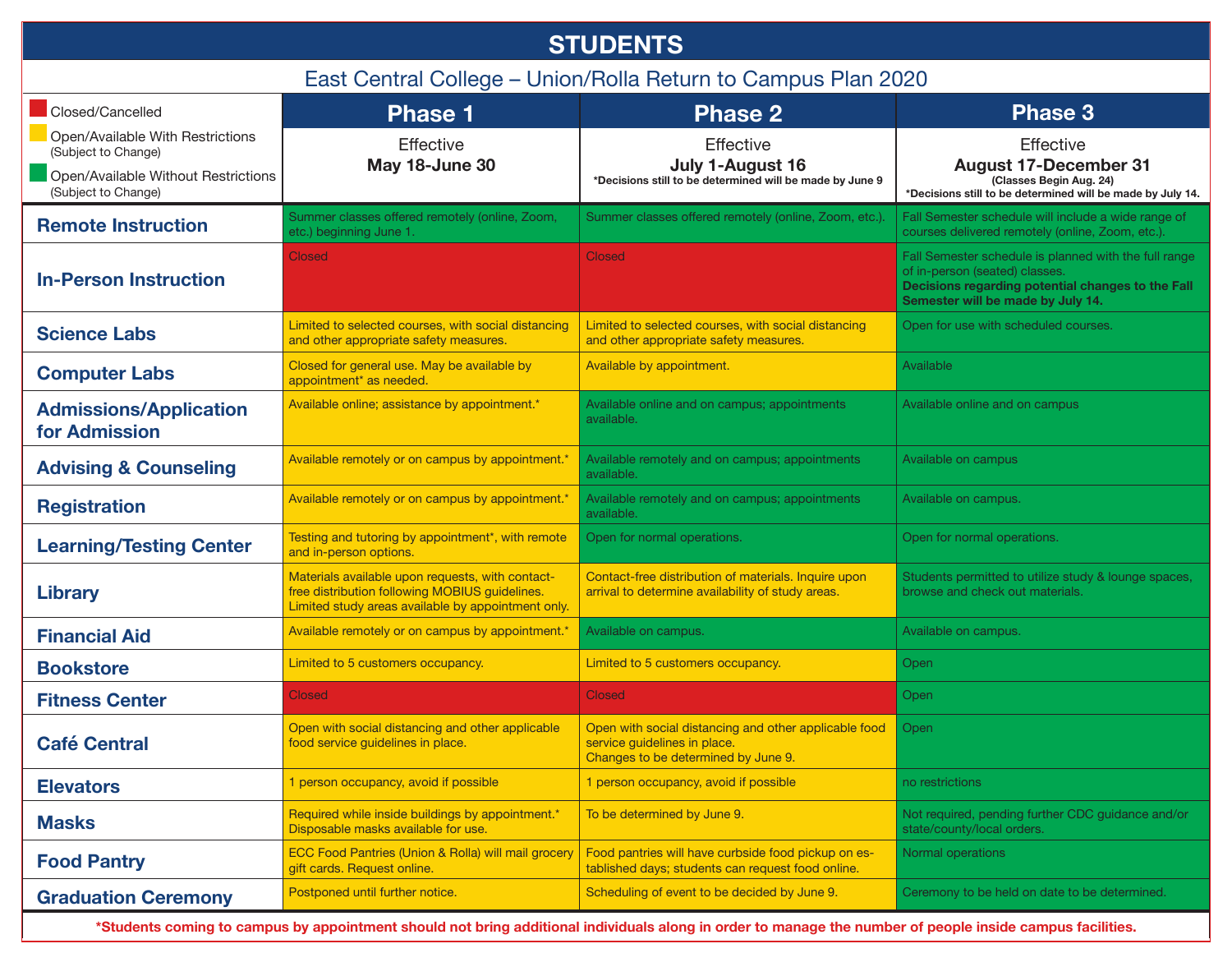| <b>EMPLOYEES</b>                                                                                                      |                                                                                                                                                                           |                                                                                                                                                                           |                                                                                                                                    |  |  |
|-----------------------------------------------------------------------------------------------------------------------|---------------------------------------------------------------------------------------------------------------------------------------------------------------------------|---------------------------------------------------------------------------------------------------------------------------------------------------------------------------|------------------------------------------------------------------------------------------------------------------------------------|--|--|
| East Central College - Union/Rolla Return to Campus Plan 2020                                                         |                                                                                                                                                                           |                                                                                                                                                                           |                                                                                                                                    |  |  |
| Closed/Cancelled                                                                                                      | <b>Phase 1</b>                                                                                                                                                            | <b>Phase 2</b>                                                                                                                                                            | <b>Phase 3</b>                                                                                                                     |  |  |
| Open/Available With Restrictions<br>(Subject to Change)<br>Open/Available Without Restrictions<br>(Subject to Change) | Effective<br>May 18-June 30                                                                                                                                               | Effective<br>July 1-August 16<br>*Decisions still to be determined will be made by June 9                                                                                 | Effective<br><b>August 17-December 31</b><br>(Classes Begin Aug. 24)<br>*Decisions still to be determined will be made by July 14. |  |  |
| <b>Work From Home</b>                                                                                                 | Employees permitted to work from home until<br>July 1, with supervisor's approval.                                                                                        | Normal schedules on campus resume. Working from<br>home not permitted.                                                                                                    | Normal schedules on campus. Working from home<br>not permitted.                                                                    |  |  |
| <b>Working From Campus</b>                                                                                            | Work from campus permitted. Masks permitted,<br>and may be required for selected interactions by<br>appointment.                                                          | Normal schedules resume on campus.                                                                                                                                        | Normal schedules.                                                                                                                  |  |  |
| <b>Meetings/Interviews</b>                                                                                            | Remote where feasible. One-on-one permitted with<br>social distancing.                                                                                                    | Remote where feasible. One-on-one permitted with<br>social distancing.                                                                                                    | Remote or in-person as appropriate.                                                                                                |  |  |
| <b>Use of Leave</b>                                                                                                   | FFCRA Emergency Paid Leave, FFCRA Extended<br>FMLA for childcare, College Accrued Leave or<br>College Emergency Paid Leave for Childcare                                  | FFCRA Emergency Paid Leave, FFCRA Extended<br>FMLA for childcare, or College Accrued Leave                                                                                | FFCRA Emergency Paid Leave, FFCRA Extended<br>FMLA for childcare, or College Accrued Leave                                         |  |  |
| <b>Dress Code</b>                                                                                                     | Business casual, business capris and cropped pants<br>are acceptable.                                                                                                     | Business casual, business capris and cropped pants<br>are acceptable.                                                                                                     | Normal dress code, with campus appropriate attire.                                                                                 |  |  |
| <b>Breakrooms</b>                                                                                                     | Open to use refrigerator & microwave; one person<br>occupancy; meals to be eaten in employee work<br>space.                                                               | Open to use refrigerator & microwave; one person<br>occupancy; meals to be eaten in employee work<br>space.                                                               | Open                                                                                                                               |  |  |
| <b>Masks</b>                                                                                                          | Permitted at all times. Required for in-person<br>interactions by appointment. Not required in offices<br>without other occupants.                                        | *Decision will be made by June 9 regarding use of<br>masks.                                                                                                               | Not required, pending further CDC guidance and/or<br>state/county/local orders.                                                    |  |  |
| <b>Gym/Wellness Program</b><br><b>Walking</b>                                                                         | Closed; staff wishing to walk on breaks should utilize<br>the fitness trail or campus drives.                                                                             | Closed; staff wishing to walk on breaks should<br>utilize the fitness trail or campus drives.                                                                             | Open                                                                                                                               |  |  |
| <b>Fitness Center</b>                                                                                                 | June 1-30: Employee lunchtime workouts available.<br>Mon-Thu, 11 a.m. - 1 p.m. Limit of 5 on machines.<br>Small equipment available for checkout for office/<br>home use. | July 1-23: Employee lunchtime workouts available.<br>Mon-Thu, 11 a.m. - 1 p.m. Limit of 5 on machines.<br>Small equipment available for checkout for office/<br>home use. | Open                                                                                                                               |  |  |
| <b>Elevators</b>                                                                                                      | 1 person occupancy, avoid if possible                                                                                                                                     | 1 person occupancy, avoid if possible                                                                                                                                     | no restrictions                                                                                                                    |  |  |
| <b>Mandatory Safety Training</b>                                                                                      | All employees complete Two online SafeColleges courses before June 19.<br><b>Cleaning and disinfecting work space:</b> https://east<br><b>CoronaVirus Awareness:</b>      |                                                                                                                                                                           |                                                                                                                                    |  |  |